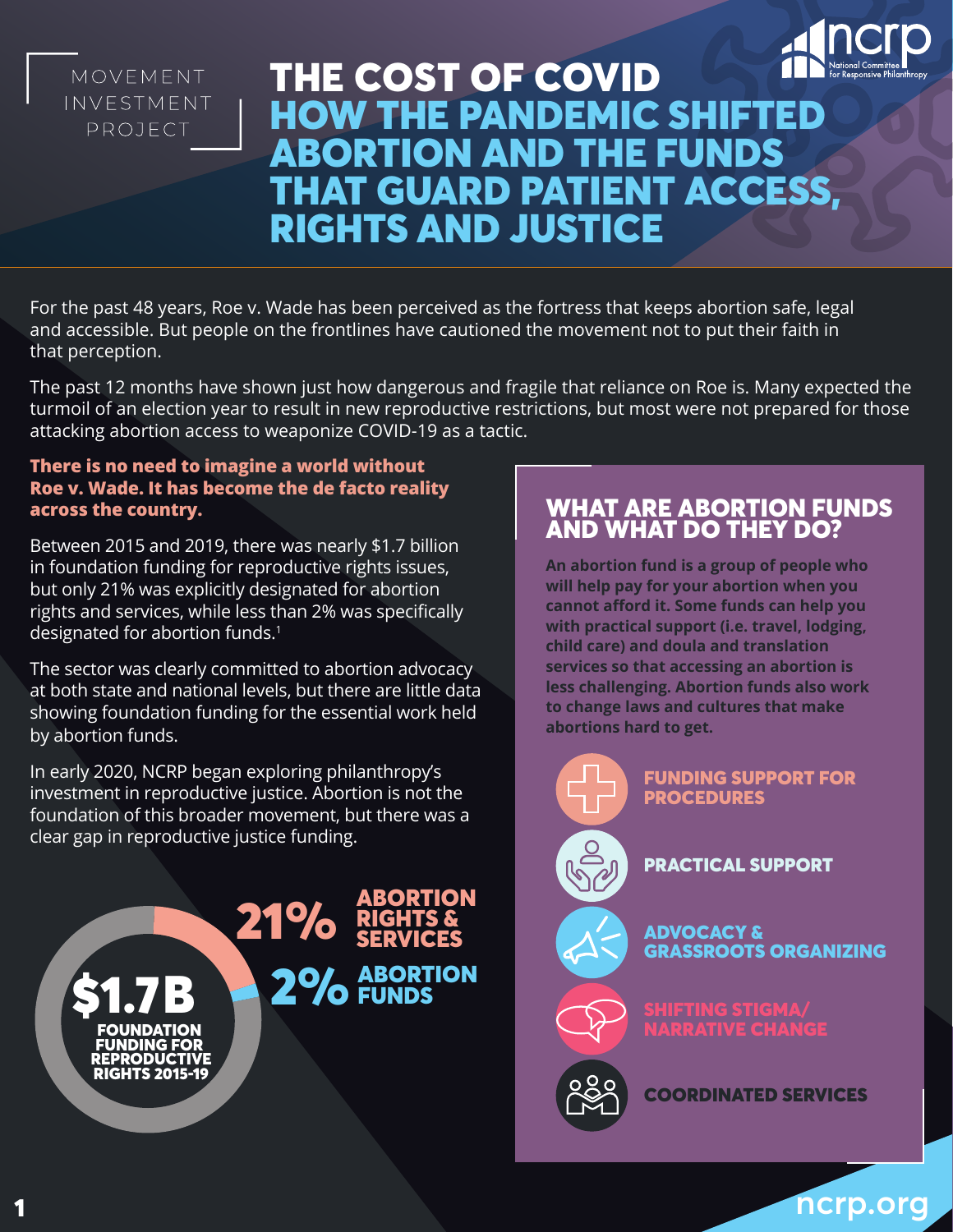# ACCESSING ABORTION/FUNDING SUPPORT

Since Summer 2020, NCRP has been in conversation with abortion funds around the country about their work and the ways philanthropy has and has not supported them. We hoped to better understand how abortion funds were providing the practical support callers needed and how a shift in funding would benefit their sustainability and capacity.

For this fact sheet, we talked to 5 funds located in the Southeast, Northeast, Southwest, Midwest and Northwest. The funds' work includes a range of geographic scope (i.e. serving one state or serving multiple states) and in budgets, from \$350,000 to \$3 million.



Abortion fund hotlines serve as the safe portals that guide and support patients through an oftentumultuous process. The process includes several hurdles, ranging from, but not limited to, state restrictions and requirements, parental consent loopholes and immigration traps.

These must be overcome before patients even locate their closest clinic, which may be in a different state, and schedule their appointments. Once they have scheduled an appointment, many have to take time off from work, secure child care and arrange transportation, as clinics will not allow them to transport themselves for medical reasons.

In addition to the cost of the procedure itself, transportation costs, hotel costs for overnight trips, child care, lost wages from taking time away from work, plus the risk of possibly having to forgo rent payments or food to pay for the procedure add to the financial burden of an abortion.

State and local abortion funds support patients to overcome these obstacles and help fill the financial gaps that patients are often left with.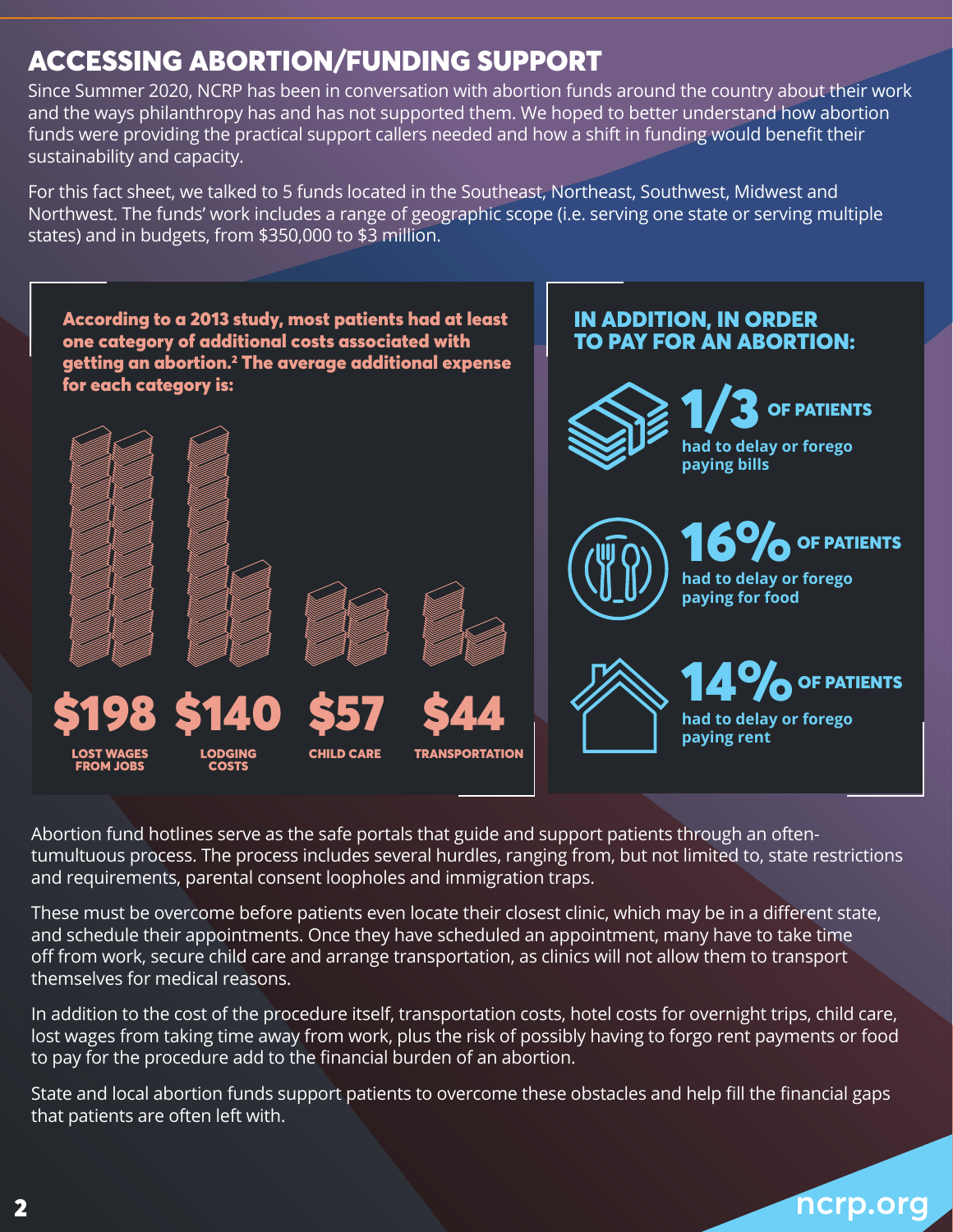# ABORTION ACCESS THROUGH A COVID LENS

Even before the pandemic, years of erosion of abortion rights have made costs increasingly prohibitive for patients, especially those from marginalized groups, including working poor/low-income individuals, people of color and transgender communities.<sup>3</sup> And the pandemic has only increased the financial strain of an abortion.

As Covid-19 spread throughout the country, and 12 states attempted to block abortion services by using alarming language associated with the pandemic such as "nonessential," abortion funds in many states found themselves both advocating for access and providing support to those needing to travel out of state to obtain services.

However, anti-abortion Covid legislation was just one of many pandemic-linked obstacles.

In 2019, the National Network of Abortion Funds, a network of abortion funds around the country, reported that their affiliates responded to approximately 30% of callers to their hotlines.<sup>4</sup> With increased restrictions and complications because of Covid-19, funds are experiencing an increase in callers to their hotlines, as well as more need for funding support.

# EXISTING RESTRICTIONS THAT ARE NOW COMPLICATED BY COVID-19



12 STATES **attempted to shut down abortion clinics as a nonessential business, and 4 states** 

**(TX, OH, AR, IA) followed through with restricting or banning abortion during the pandemic, increasing demand on**  other states' clinics<sup>5</sup>



26 STATES

**have restrictions on using insurance (private or public) on abortion procedures6**





**banned telemedicine, so states that have few clinics, or states with clinics that closed have to travel out of state<sup>7</sup>**



**STATES** 

**require counseling before an abortion procedure, and 25 of these states have waiting periods of at least 24-hours, which means patients would have to make multiple trips or travel for multiple days at a time<sup>8</sup>**



#### FEWER CLINIC **STAFF**

**to provide the state mandated counseling and serve patients<sup>9</sup>**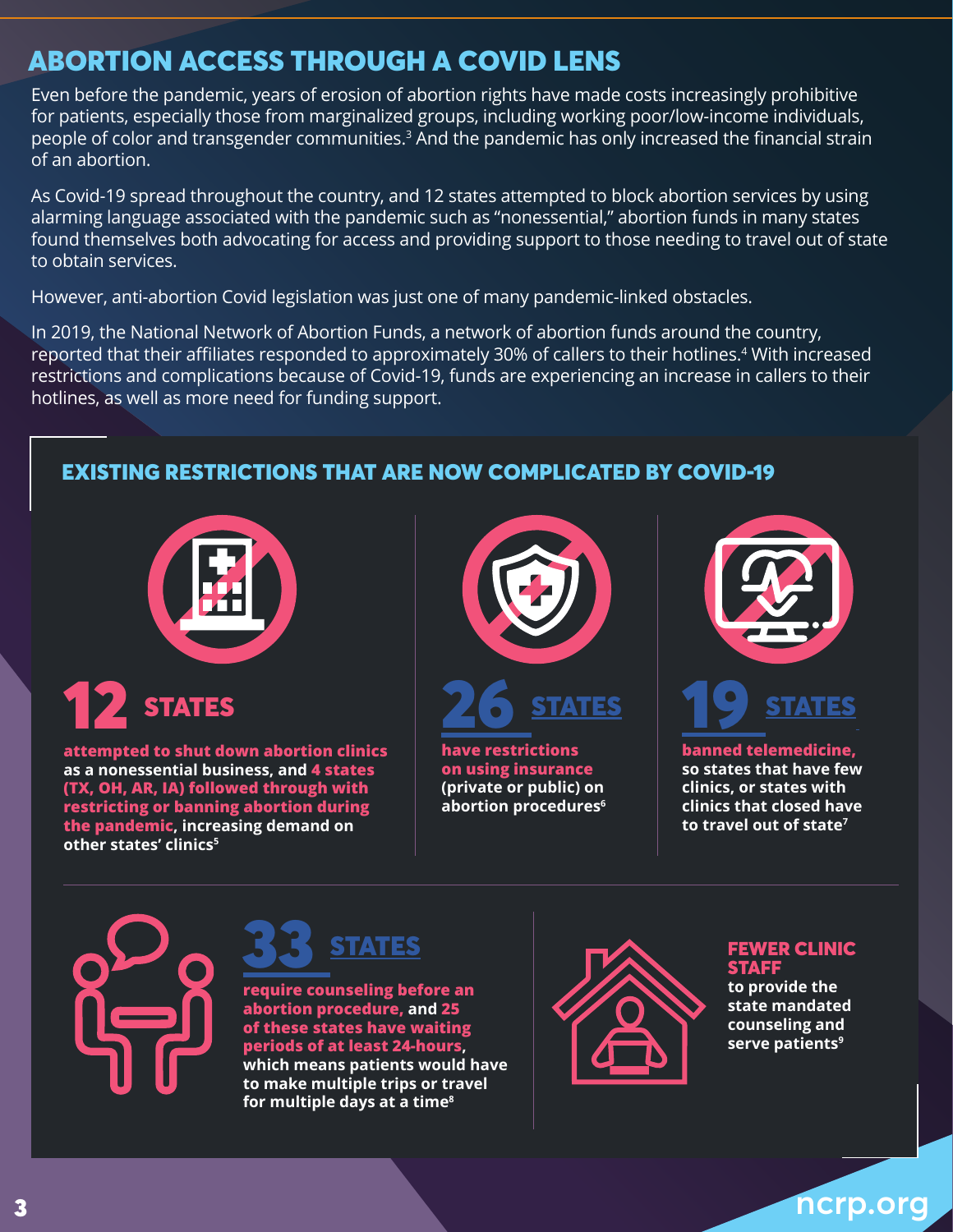#### PREGNANT PEOPLE HAVE MANY FACTORS TO CONSIDER.

However, a global pandemic was one that nobody was prepared for, nor were they expecting the multifaceted impact it would have on their decision to access abortion.



**The first task at hand for many seeking abortion care is locating their closest abortion provider to learn their options and what steps need to be completed before receiving services.**

**They are now faced with the task that comes with attending their appointment. Who could afford to take time away from work or leave their children with others outside the home in a pandemic?** 

**With many facing unemployment and working frontline jobs, securing the funds to pay for their abortion seemed almost impossible for many. This led to more referrals to abortion funds and higher asks being made for vouchers.**

**Many patients are physically approached and shamed by maskless, anti-abortion groups and crisis pregnancy center staff that surround clinics in protest, jeopardizing the safety and wellbeing of patients, clinic escorts and clinic staff.** 

**When Texas Gov. Greg Abbot banned abortion procedures as not "medically necessary" for 4 weeks, there were no abortions happening in Texas for that short amount of time, which felt like a year for us. It was just completely horrible chaotic crisis…we increased our vouchers, and, in some cases, we doubled what our average rate is.**

 — AMANDA BEATRIZ WILLIAMS, LILITH FUND

**There needs to be research and funding around training our volunteers how to stay safe. There is a lot of things that abortion providers do [to stay safe] that none of us ever knew they were doing. But when I started having security risks. I found out what that was because it's just a lot. It's just a lot.**

 — KAMYON CONNER, TEXAS EQUAL ACCESS FUND

**Our practical support expenditures increased by \$20,000 in 2020 to be able to continue to support our callers in accessing abortion. In the past we have relied on a network of volunteers who could house callers in their home while they were travelling for abortion care as well as provide rides to folks who needed to get to and from their appointments. After COVID-19, relying on our volunteer network for these necessary services was no longer a safe option. NWAAF has now transitioned to paying for hotel lodging 100% of the time for all our callers who are travelling as well as using rideshare apps to minimize the chance of COVID-19 exposure to our callers and volunteers.**

— IRIS ALATORRE, NORTHWEST ABORTION ACCESS FUND